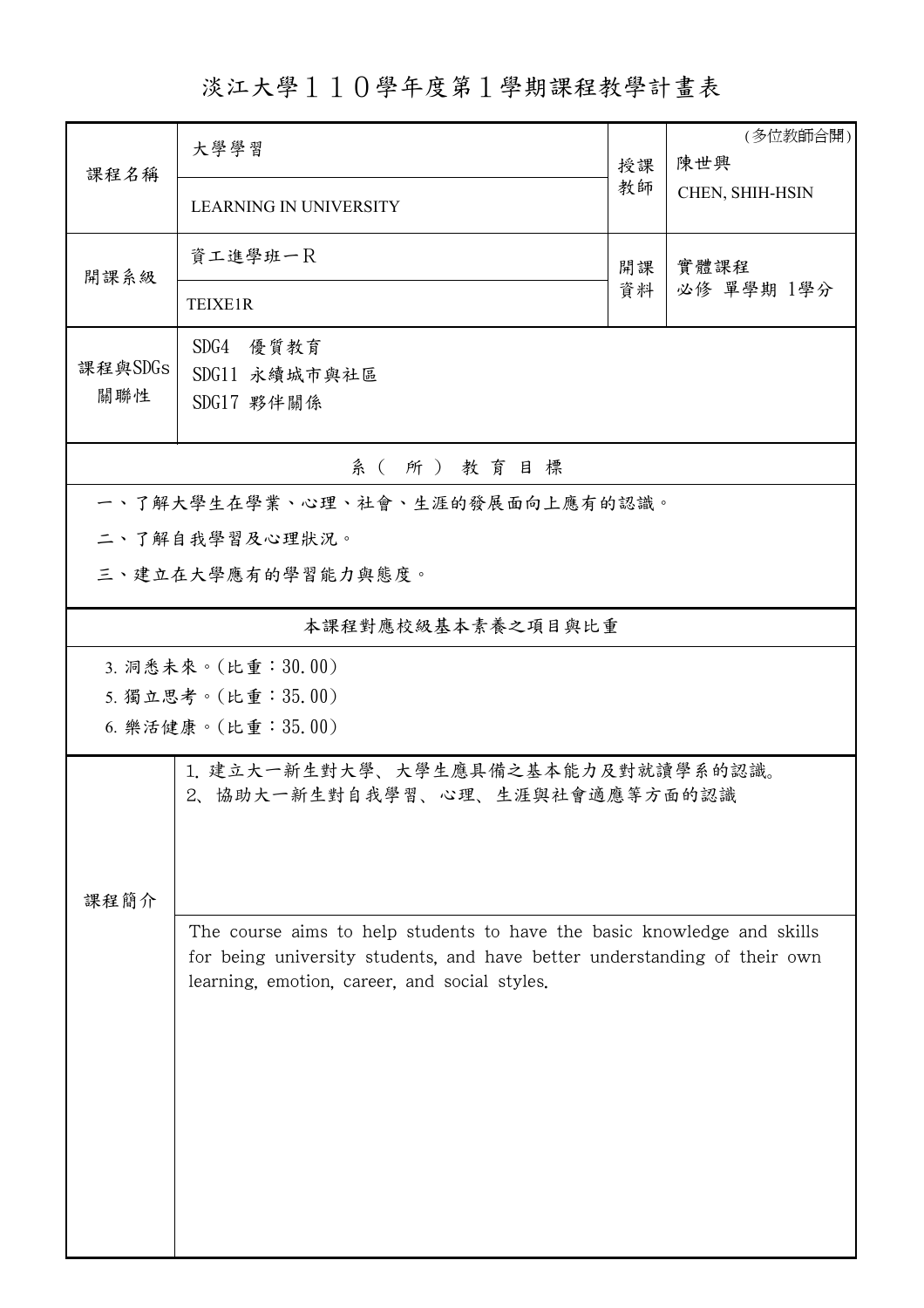## 本課程教學目標與認知、情意、技能目標之對應

將課程教學目標分別對應「認知(Cognitive)」、「情意(Affective)」與「技能(Psychomotor)」 的各目標類型。

一、認知(Cognitive):著重在該科目的事實、概念、程序、後設認知等各類知識之學習。

二、情意(Affective):著重在該科目的興趣、倫理、態度、信念、價值觀等之學習。

三、技能(Psychomotor):著重在該科目的肢體動作或技術操作之學習。

| 序<br>號         | 教學目標(中文)                                                                                                                               |                          |            | 教學目標(英文)                                                                                                                                                                                                                                                                                                                                                                                                                                                 |                                  |  |  |
|----------------|----------------------------------------------------------------------------------------------------------------------------------------|--------------------------|------------|----------------------------------------------------------------------------------------------------------------------------------------------------------------------------------------------------------------------------------------------------------------------------------------------------------------------------------------------------------------------------------------------------------------------------------------------------------|----------------------------------|--|--|
| $\mathbf{1}$   | 建立大學生應具備基本能力的認<br>識;認識本系之教育目標、辦學特<br>色;了解自我學習狀況並有效運用<br>各類學習策略;了解自我心理狀況<br>並提升人際關係及情緒管理技巧;<br>了解並善用淡江大學的各項資源;<br>提升對大學生涯規畫與生涯探索<br>的能力 |                          |            | Build up essential comprehension and fundamental<br>capabilities as an<br>undergraduate student; Understand department's<br>educational goals and distinguish features; Familiar<br>with learning circumstance and make good use of<br>effective resources; Recognize personal mental state.<br>improve interpersonal relationship and enhance<br>mental skills in emotion management; Promote<br>career exploration and career planning<br>competencies |                                  |  |  |
|                | 教學目標之目標類型、核心能力、基本素養教學方法與評量方式                                                                                                           |                          |            |                                                                                                                                                                                                                                                                                                                                                                                                                                                          |                                  |  |  |
| 序號             | 目標類型                                                                                                                                   | 院、系 $(\text{m})$<br>核心能力 | 校級<br>基本素養 | 教學方法                                                                                                                                                                                                                                                                                                                                                                                                                                                     | 評量方式                             |  |  |
| 1              | 認知                                                                                                                                     |                          | 356        | 講述、討論                                                                                                                                                                                                                                                                                                                                                                                                                                                    | 討論(含課堂、線<br>上)、報告(含口頭、書<br>面)、出席 |  |  |
|                |                                                                                                                                        |                          |            | 授課進度表                                                                                                                                                                                                                                                                                                                                                                                                                                                    |                                  |  |  |
| 週              | 日期起訖                                                                                                                                   |                          |            | 內 容 (Subject/Topics)                                                                                                                                                                                                                                                                                                                                                                                                                                     | 備註                               |  |  |
|                | $110/09/22$ ~<br>110/09/28                                                                                                             | 課程介紹                     |            |                                                                                                                                                                                                                                                                                                                                                                                                                                                          |                                  |  |  |
| $\overline{2}$ | $110/09/29$ ~<br>110/10/05                                                                                                             | 本校法規, 線上課程開放             |            |                                                                                                                                                                                                                                                                                                                                                                                                                                                          |                                  |  |  |
| 3              | $110/10/06 \sim$<br>110/10/12                                                                                                          | 認識校園資訊服務                 |            |                                                                                                                                                                                                                                                                                                                                                                                                                                                          |                                  |  |  |
| 4              | $110/10/13$ ~<br>110/10/19                                                                                                             | 大學與本系相關訊息                |            |                                                                                                                                                                                                                                                                                                                                                                                                                                                          |                                  |  |  |
| 5              | $110/10/20$ ~<br>110/10/26                                                                                                             | 新鮮人心靈掃描之一                |            |                                                                                                                                                                                                                                                                                                                                                                                                                                                          |                                  |  |  |
| 6              | $110/10/27$ ~<br>110/11/02                                                                                                             | 圖書館利用素養-認識圖書館            |            |                                                                                                                                                                                                                                                                                                                                                                                                                                                          |                                  |  |  |
| 7              | $110/11/03$ ~<br>110/11/09                                                                                                             | 圖書館利用素養-善用電子資源           |            |                                                                                                                                                                                                                                                                                                                                                                                                                                                          |                                  |  |  |
| 8              | $110/11/10$ ~<br>110/11/16                                                                                                             | 學習及生涯規劃與指導               |            |                                                                                                                                                                                                                                                                                                                                                                                                                                                          |                                  |  |  |
| 9              | $110/11/17$ ~<br>110/11/23                                                                                                             | 期中考試週                    |            |                                                                                                                                                                                                                                                                                                                                                                                                                                                          |                                  |  |  |
| 10             | $110/11/24$ ~<br>110/11/30                                                                                                             | 學習及生涯規劃與指導               |            |                                                                                                                                                                                                                                                                                                                                                                                                                                                          |                                  |  |  |
|                |                                                                                                                                        |                          |            |                                                                                                                                                                                                                                                                                                                                                                                                                                                          |                                  |  |  |